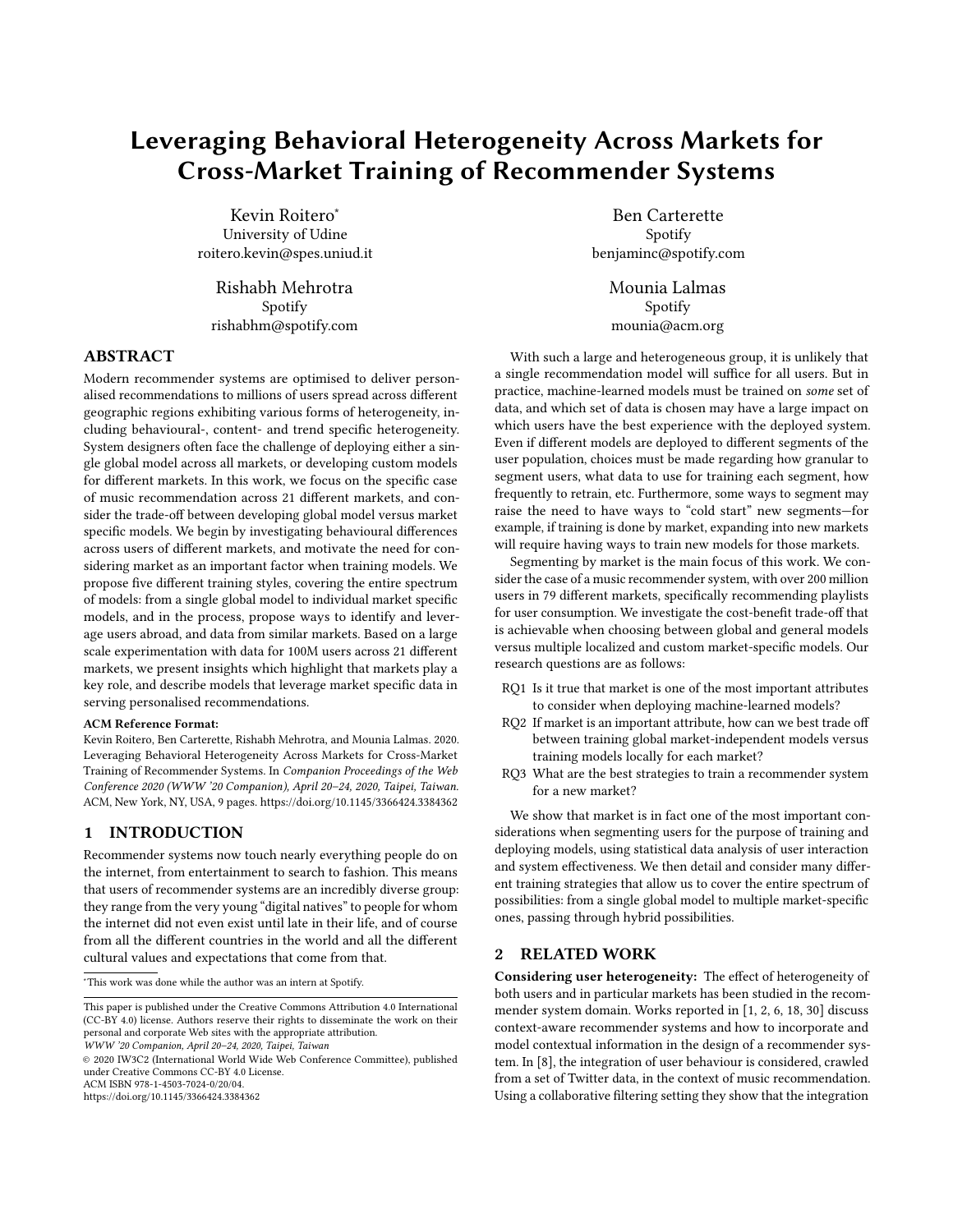of user diversity features improves the quality of recommendations. In [\[26\]](#page-8-2), a set of user features is included in the training of a recommender system, which include, among others, diversity and novelty. Based on the evaluation on 200M listening events crawled from a Last.fm dataset, the authors claim that such features improve recommendation effectiveness.

In [\[16\]](#page-7-5), music diversity across countries is explored using a Last.fm crawl. The results suggest that by using metrics that are country dependent, the overall subjective user evaluation can be maximised. In [\[18\]](#page-7-3), the effect of the user search mode and the product type is considered in the effectiveness of a collaborative filtering model, with the conclusion that the usage of user features improves the model accuracy.

In social sciences, researchers have long used Analysis of Variance (ANOVA) and related statistical models to understand the effects of heterogeneity on outcomes—the literature is far too wide to cite here, but we refer readers to [\[17\]](#page-7-6) for examples and advanced models. There has recently been some work applying such methods to Information Retrieval (IR) system outcomes, as we describe next.

Breaking down system components: Understanding how a complex system works has been studied by the IR community. Of particular interest is the evaluation of retrieval systems that retrieve documents from a test collection. This is a challenging problem, usually addressed using large evaluation campaigns. In the test collection setting, multiple (variants of) systems, called runs, retrieve documents from large collections of documents, addressing different (artificial) information needs, called topics. After the retrieval phase, trained human judges assign to a subset of retrieved documents, called pool, a relevance score. The set of (topic, document) relevance scores is then used to compute the effectiveness metrics for each (topic, run) pair. The runs are then ranked using an aggregated score of their effectiveness values over the individual topics. Because we are able to evaluate each topic in the collection against each system variant, we can obtain large amounts of measurement data to use in ANOVA models for understanding the effect of different system components.

Many works have attempted to model and understand the vast majority of possible system configurations. A common way to break down system effectiveness is to use a General Linear Mixture Model (GLMM) [\[21,](#page-7-7) [23,](#page-7-8) [28\]](#page-8-3) together with the Analysis Of Variance (ANOVA) [\[22,](#page-7-9) [25\]](#page-7-10), where the overall run performance is described as combination of topic and run component effect, plus their interactions [\[3,](#page-7-11) [5,](#page-7-12) [19,](#page-7-13) [24,](#page-7-14) [27,](#page-8-4) [29\]](#page-8-5). Different work considered different statistical analysis and techniques, but always breaking down the run and topic effect. More recently, in [\[13\]](#page-7-15) and [\[12\]](#page-7-16), GLMM and ANOVA have been used to formalise the sub-corpora effect. GLMM and ANOVA were applied in [\[14\]](#page-7-17) and [\[15\]](#page-7-18) to the composition of the run components and their effect, using a Grid of Points (GoP) setting, borrowed from [\[11\]](#page-7-19), to study all the possible run configurations. Finally, GLMM and ANOVA were used to study the effect of different test collection components on topic difficulty estimation in [\[28\]](#page-8-3). To the best of our knowledge, our paper is the first work using GLMM and ANOVA to break down user heterogeneity in the recommender system scenario.

Domain adaptation: Different works tackled the problem of domain adaptation in recommendation systems via transfer learning [\[4,](#page-7-20) [10\]](#page-7-21), that is the research area which studies how to transfer knowledge between different domains when delivering recommendations. Semantic networks and knowledge based descriptors have been used to deliver cross-domain item recommendations in [\[9\]](#page-7-22), whereas a framework to match entities in source and target domain for recommender systems was proposed in [\[31\]](#page-8-6). In [\[7\]](#page-7-23), features sets based on user behaviour were considered in a deep learning model to build a latent space that is optimal for cross-domain user modelling. Finally, the consistency of recommendations across domains is investigated in a collaborative filtering scenario in [\[20\]](#page-7-24). We add to this body of work by studying the training and testing of a music recommendation system across 21 different markets.

# USER-LEVEL HETEROGENEITY ACROSS MARKETS

To effectively recommend songs and playlists in a personalized way, user-related features play a major role in optimizing user satisfaction. In general, it is known that how users interact with an online system can differ depending on demographics, including age, gender, location, etc. [\[1,](#page-7-0) [8,](#page-7-4) [16,](#page-7-5) [26\]](#page-8-2). We therefore study user variance and heterogeneity to better understand the components that affect user interaction metrics. Following from this, we deepen our analysis looking at the effect of user heterogeneity in machine learning effectiveness.

# <span id="page-1-0"></span>3.1 Modeling heterogeneity in user interaction signals

Our aim is to understand the effects of component user attributes that affect user interaction signals; our hypothesis is that the user market is one of the most important. To do this, we set up a model of a user interaction signal as a function of these attributes, then fit the model to interaction log data collected over 100M users.

The user attributes, or factors we consider are the following:

- Platform age: the number of days the user has been registered, divided into buckets;
- Product: the kind of product the user is using: free, premium, or other variations;
- Activity: the user activity level, discretized into not active, medium active, very active;
- User age: the age of the user, divided into buckets;
- Gender: male, female, or other;
- Market: geographic region of the user.

The set of interaction signals we consider is detailed in Table [1.](#page-2-0) Each signal is aggregated (by arithmetic mean) over all of the users that are described by a unique ⟨ Age, Product, Activity, User-age, Gender, Market ⟩ tuple.

We combine these factors in a linear model, which allows us to use estimation and inference techniques associated with ANOVA (Analysis of Variance). We write it as follows:

$$
\begin{aligned} \text{Interaction}_{ijklmn} &= \text{Market}_{i} + \text{Age}_{j} + \text{Product}_{k} + \\ &+ \text{Activity}_{l} + \text{User-age}_{m} + \\ &+ \text{Gender}_{n} + \text{Error}_{ijklmn} \end{aligned} \tag{1}
$$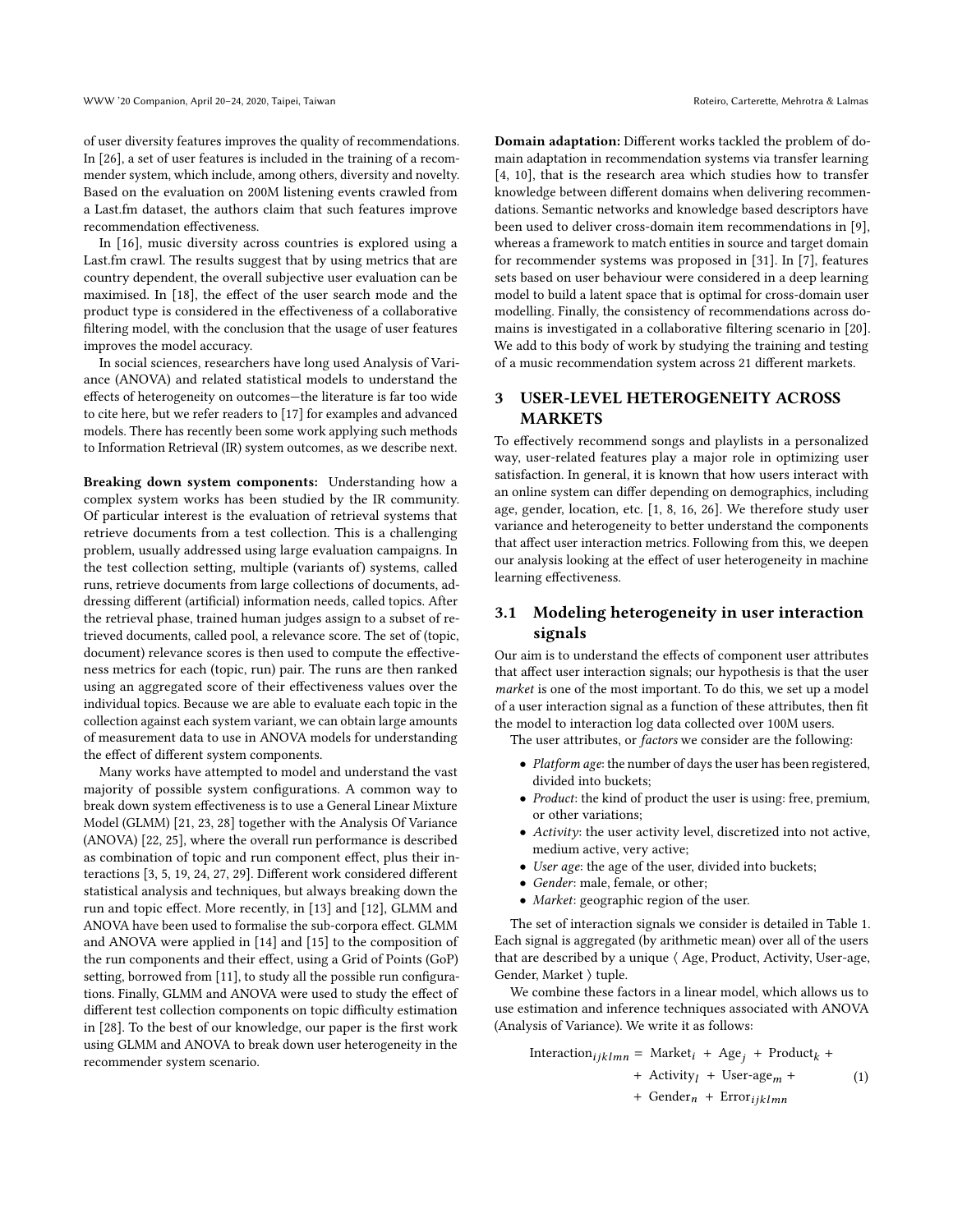<span id="page-2-0"></span>Table 1: Interaction signals and user factors. For purposes of analysis when fitting an ANOVA model, we use the arithmetic mean of the signal over all users in a group characterized by the tuple of model feature values.

| <b>Interaction Signal</b> | <b>Extended Description</b>                                                                                                              |
|---------------------------|------------------------------------------------------------------------------------------------------------------------------------------|
| interaction time          | number of time units (e.g., seconds) a user interacted with the graphic user interface of the application.                               |
| stream time               | cumulative time units (e.g., seconds) spent by the user streaming platform content within a session.                                     |
| dwell time                | time units spent by the user being active in the user interface but not interacting with it; i.e., time in which no action is performed. |
| max depth                 | maximum depth reached in the expanded tree of the application map, correspondent of a sequence of user actions.                          |
| ms played                 | time unit, in milliseconds, spent looking at / streaming platform content within a session.                                              |
| number of interactions    | number of interactions done by the user in the graphical user interface of the application. This metrics includes clicks, scrolls, etc.  |
| shelf interaction         | number of interactions with a particular platform object called shelf, which is central for the recommender system.                      |
| session length            | total time of the length of the user session in the platform application.                                                                |
| items played              | number of items the user has streamed.                                                                                                   |
| time to last exit.        | units of time passed between the current and the previous session of the user.                                                           |

# <span id="page-2-1"></span>Table 2: ANOVA table when modeling mean number of interactions. Independent variables are ranked in decreasing order of their estimated effect size  $\omega^2$ .

<span id="page-2-3"></span>Table 3: ANOVA table when modeling accuracy. Independent variables are ranked in decreasing order of their estimated effect size  $\omega^2$ .

| factor       | SS    | df | F     | p-val       | n <sup>2</sup> | $\omega^2$ |
|--------------|-------|----|-------|-------------|----------------|------------|
| market       | 29.08 | 20 | 20.60 | $2.3e-74$   | $1.37e-2$      | 0.0131     |
| platform-age | 19.77 | 4  | 70.06 | 3.8e-59     | $9.33e-3$      | 0.0091     |
| user-age     | 18.76 | 5  | 53.18 | 3.8e-55     | 8.85e-3        | 0.0086     |
| product      | 13.47 | 9  | 21.21 | $3.4e - 36$ | 6.35e-3        | 0.0060     |
| gender       | 1.2   | 2  | 8.74  | $1.60e-4$   | 5.82e-3        | 0.0005     |
| activity     | 0.02  | 1  | 0.40  | 0.525       | $1.33e-5$      | 0.0000     |

Using ANOVA with this model returns quantities such as the mean sum of squares SS, degrees of freedom  $df$ , the F-statistic, a p-value for testing statistical hypotheses,  $\eta^2$  for single-factor model fit (i.e. a measure of model fit like  $R^2$  but for only one factor under consideration), and measures of *effect size* such as  $\omega^2$ . Effect size is particularly interesting, as unlike model fit or  $p$ -values, it is independent of sample size, and thus provides an understanding of the population-wide relationship between a factor and outcomes. The  $\omega^2$  effect size is standard for ANOVA and defined on a per-factor basis as follows [\[15\]](#page-7-18):

$$
\omega_{\text{factor}}^2 = \frac{df_{\text{factor}} (F_{\text{factor}} - 1)}{df_{\text{factor}} (F_{\text{factor}} - 1) + N}
$$

We fit 10 ANOVAs, one for each of the interaction signals in Table [1.](#page-2-0)

Table [2](#page-2-1) shows results of the ANOVA for mean number of interactions, with factors in decreasing order of effect size  $\omega^2$ . The market variable explains more about the variation in mean number of interactions than any other factor in the model. These results hold over all interaction signals. The market a user is in explains more about their interactions than factors such as age, gender, activity level, and even which product they choose to use.<sup>[1](#page-2-2)</sup>

|           | SS   | d f | F       | $p$ -val     | $n^2$  | $\omega^2$ |
|-----------|------|-----|---------|--------------|--------|------------|
| feature   | 7.86 | 3   | 1067.35 | 1.8e-291     | 0.4291 | 0.4286     |
| algorithm | 5.75 | 2   | 1171.94 | 5.7e-248     | 0.3141 | 0.3138     |
| ft:alg    | 1.09 | 6   | 73.73   | $2.1e-74$    | 0.0593 | 0.0585     |
| market    | 0.72 | 20  | 14.66   | $9.4e-43$    | 0.0393 | 0.0366     |
| mkt:ft    | 0.60 | 60  | 4.04    | $2.79e - 20$ | 0.0325 | 0.0245     |
| mkt:alg   | 0.14 | 40  | 1.38    | 0.006        | 0.0074 | 0.0020     |
| size      | 0.02 | 3   | 3.26    | 0.021        | 0.0013 | 0.0001     |

# <span id="page-2-4"></span>3.2 Modeling heterogeneity in machine learning effectiveness

A recommender system makes its recommendations based on user features, but usually has an underlying machine learned model consisting of an algorithm and a great deal of other features. For this reason, we perform a second statistical analysis to understand the impact and importance of various factors on the effectiveness of the machine learned (ML) model.

Instead of interaction signals, in this model we consider effectiveness metrics, and we seek to understand the effect of different factors of the ML model on effectiveness. The metrics we consider are standard metrics such as accuracy, precision, recall, etc., all based on the ability of the model to correctly predict that a user will interact with a recommended item. For this and the following sections, we primarily focus on accuracy; most results hold across all metrics. Our model is formulated as:

Effectiveness<sub>ijklmn</sub> = Market<sub>i</sub> + Feature<sub>j</sub> + Algorithm<sub>k</sub> +

- + Size<sub>l</sub> + (Market<sub>i</sub>: Feature<sub>j</sub>) +
- +  $\left(\text{Market}_i : \text{Algorithm}_k\right)$  +
- +  $(Feature_j : Algorithm_k)$

Our data includes three ML algorithms—Factorisation Machine, Random Forest, and Naïve Bayes Classifier—with four distinct feature sets. There are four different training set sizes.

Upon fitting this model, we find that the feature and algorithm factors, and their interaction, are the most important to predicting

<span id="page-2-2"></span> $^{\rm 1}$  Note that though we did fit multiple models and therefore would be advised to perform multiple comparisons correction, no such correction would change the relative impact of the factors in any given model.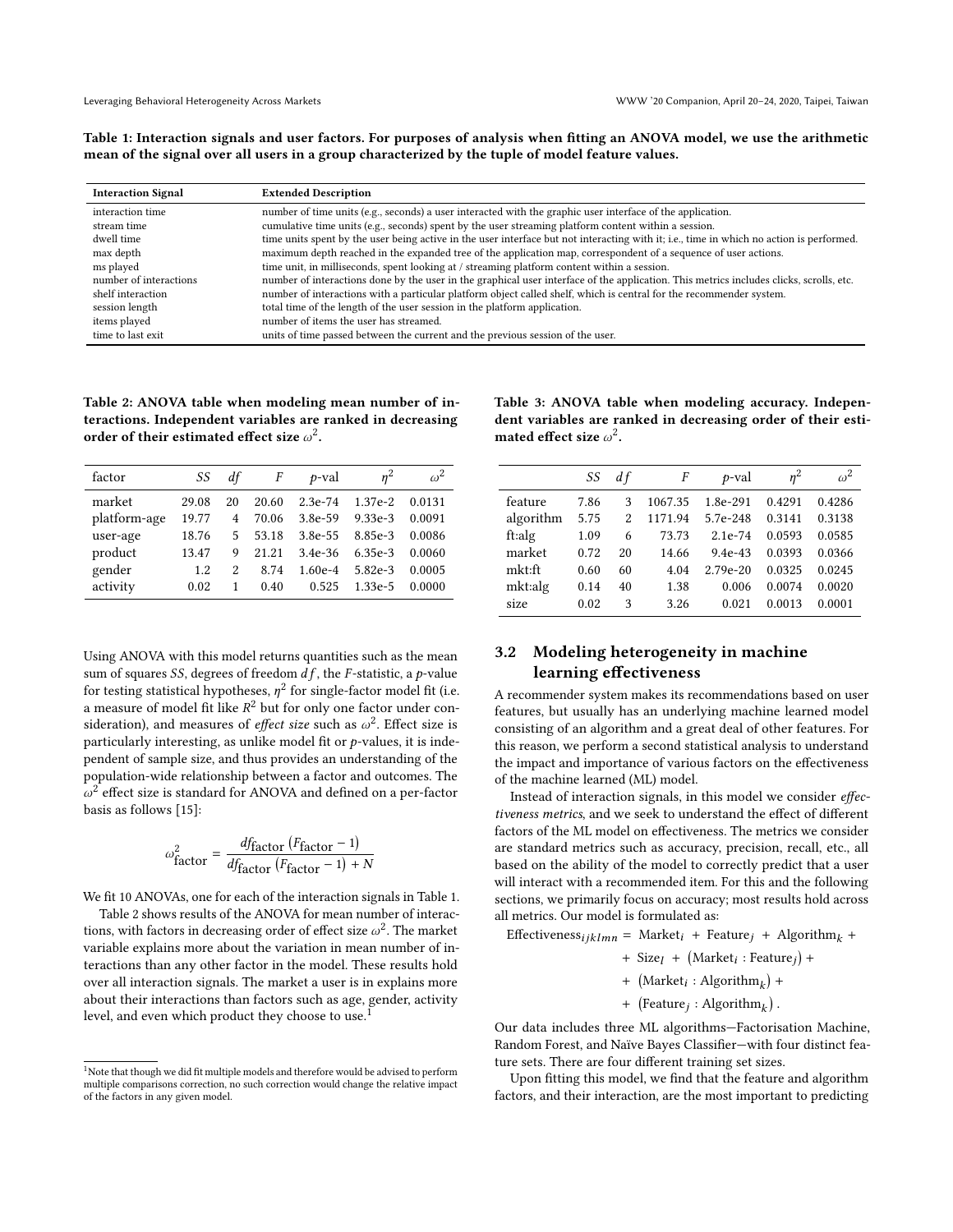effectiveness. Table [3](#page-2-3) shows the results: the feature, algorithm, and feature:algorithm interaction factors have the three highest effect sizes by  $\omega^2$ . This is not surprising, as machine learning algorithms are deeply influenced by the feature set used, and changing the particular ML algorithm (e.g., using a random forest in place of a neural network) can dramatically affect the result. However, market comes in as the next most important factor, indicating again that which market a model is used in has a significant impact on its efficacy. Furthermore, the factor representing the interaction between market and feature set has a significant effect as well, indicating that the features to be used may differ depending on the market.

The two statistical analyses reported in this section demonstrate that the market factor plays a central role in user interactions and in the effectiveness of machine learning approaches. Based on these outcomes, we turn now to an investigation of the market effect on training machine learning models for music recommendation.

# <span id="page-3-0"></span>4 CROSS-MARKET TRAINING

We want to understand the actual effect the market(s) selected for training has on the machine learning model we use to provide recommendations. This will help determine whether we can find a good strategy for training market-specific models, and in general which is the best strategy we can adopt to provide recommendation given a market, whether it is a new or an existing one. Thus, to study the effect and the impact of market in our recommendation scenario, we train our recommendation model according to different strategies, called policies.

Our aim is to understand the effect and impact of the market, in particular focusing on two concrete problems:

- Decide, for an existing market, whether it is convenient to use a single machine learning model, or rather consider different policies for each market. That is, given a market for which we have a large set of both user and item interaction features, decide which training set we should use in such scenario, and in particular whether we should maintain the current model (i.e., where data comes from all markets), or move to a model where training data comes from specific selected markets;
- Decide, given a new market for which we do not have any user or item feature, which is the more convenient policy to adopt; in other words, which machine learning setting to adopt in such unlabelled scenario. Given that we want to be able to evaluate the goodness of our approach for launching in a new market, we simulate not having data for one of the markets that we are considering, using a leave-one-out market evaluation setting.

We detail next the policies to be investigated empirically.

#### 4.1 Global policies

This strategy uses a set of training data that comes from all markets in which the service is available. The rationale is that if each market contributes with some data, the model should be general enough to adapt to and capture the heterogeneity of different user behaviours. For this reason, we consider a set of policies that are different variants of one other, and where we select the training data from different markets in different but similar ways.

4.1.1 Global policy. The first strategy consists in training the model using a balanced set of data coming from all markets, including the test market. Thus, with one market acting as a test case, and  $n$  markets in training, each market contributes exactly  $1/n$ th of the training instances. This policy can be used as a baseline for training on markets in which we have enough data, because also the test market contributes with  $1/nth$  of the training instances. Thus, this policy can not be used to launch in a new market, since a new market would have no training instances to contribute.

4.1.2 Global-ns policy. A variant of the Global policy is called Global-ns, which stands for "global not-self". For this policy we train the model on a balanced amount of data coming from all other markets. In this case, differently from the global policy, we do not include the test market itself into the training data. Thus, we use training data coming from every other market. This policy can therefore be used as a baseline for training in new markets.

4.1.3 Global-notbal policy. Yet another variant of the Global policy is called Global-notbal, which stands for "global not-balanced". In this policy, differently from the previous ones, we train the model using a not balanced (but still random) set of data coming from all markets. The rationale of this approach is that markets for which we have more data should contribute with more instances in the training, Note that also in this case we include a subset of data from the test market. This policy can be used as a baseline both for training on existing and new markets. For the latter case, the amount of data for the new market starts from zero, and grows as we acquire data from such market.

#### 4.2 Local policies

We use "local policies" to refer to policies trained from a single market rather than all markets. We detail several local policies.

4.2.1 Self-training policy. The self policy trains the model on a subset of data that comes from the same test market. The rationale is that, since users from different markets behave differently, using training data from the same market should remove the heterogeneity effect caused by different markets. In other words, the algorithm should get an advantage derived from the fact that the data is that of the market. This policy is useful in practice, both for existing and new markets, but only after gathering enough data from the market. In this paper we consider the new and existing market cases.

4.2.2 Foreign-market policies. We consider several different ways to train a model for one market using data from a foreign market.

Random-other policy. We train the model on the data coming from a single other market, different from the test one, randomly selected. This policy gives us the statistical expected value of training on a single other market (different from the test one), and, in principle, it can be also used in practice.

Best-other policy. In this policy, we train the model on the data coming from each possible other market, individually. Then, we rank the models effectiveness score on the test market and we select the market which data is associated with the most effective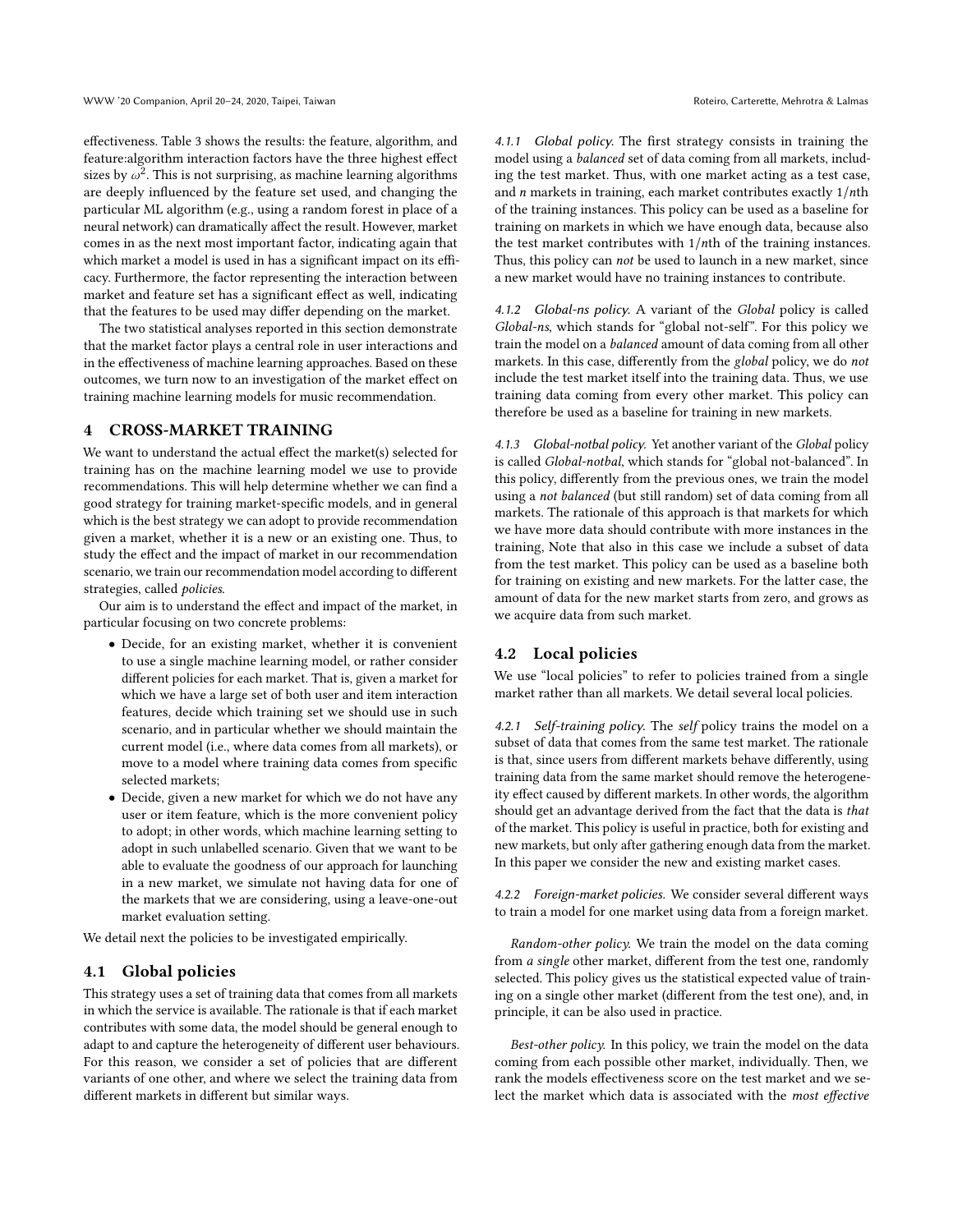model. Note that, contrary to previous policies, this approach cannot be used in practice, but rather gives us an upper bound on the effectiveness score of training on data from a single other market.

Worst-other policy. For this policy, we train the model on the data coming from every possible other market, individually. Then, we rank the models effectiveness score on the test market and we select the market which data is associated with the least effective model. Note that also this approach cannot be used in practice, but gives us a lower bound on the effectiveness score of training on data from a single other market.

Abroad policy. Finally, we test one heuristic selection policy. We train the model on a subset of users that are not from the test market, but have an affinity with the language spoken in such market. Thus we compute, for each user, a score that tells us the affinity between the user and a given language. This score in computed based on the items from the platform a user interacts with. Then, we sort users by their affinity score with the language spoken in the test market. We select users such that we produce a balanced amount of data for every test market. The rationale is that if a user is from a country  $x$ but moves/lives in country  $y$ , and  $x$  and  $y$  have different languages, then the user might interact with items in language  $x$ ; thus we should recommend her/him items as s/he was part of country y. Note that this policy is both good for new and existing markets.

# 5 EVALUATION

We start with details of the experimental setup. We then focus on specific results, studying Local versus Global markets, the effect of the training size, a comparison between global policies, and an investigation into individual markets.

## 5.1 Experimental setup

We investigate the difference between policies by comparing a model trained with policy  $X$  to a model trained with policy  $Y$  in the same market. For each market, we compute the effectiveness score of policy  $X$  minus the effectiveness score of  $Y$ . The effectiveness score can be any of the metrics mentioned in Section [3.2,](#page-2-4) but in practice all results reported here are on the accuracy metric.<sup>[2](#page-4-0)</sup> The resulting difference falls into one of the following three cases:

- above zero: policy  $X$  is more effective than policy  $Y$ ;
- below zero: policy  $X$  is less effective than policy  $Y$ ;
- around zero: policy  $X$  is as effective as than policy  $Y$ .

The specific machine learning algorithms we use are the three from Section [3.2:](#page-2-4) Factorisation Machine, Random Forest, and Naïve Bayes. We report results only from the Factorisation Machine, as trends hold across all three. When we do training and testing of any ML algorithm with any training policy, we include a random data selection step. For this reason, we always report the average effectiveness metric score obtained over 10 repetitions or folds.

All experiments are offline: training is done on historical log data, and models are tested on historical log data.

#### 5.2 Local vs Global markets

We first investigate the difference between training with the global policy and a set of local policies that correspond to training the model using another single market. We consider the self, abroad, best, worst, and random local policies from Section [4.](#page-3-0) Figure [1](#page-5-0) (left) shows for each market (dot on the plot) on the  $x$ -axis the policy, and on the y-axis the effectiveness score of the policy minus the effectiveness score of global model. Box-and-whisker plots around the dots show the median and upper/lower quartiles of the differences in effectiveness; when the lower quartile is above zero (or the upper quartile below zero) the difference can be considered significantly different.

Self. As we can see, training the machine learning model on data coming from the test market itself (i.e., the self policy, first column on the left side of the plot) achieves significantly higher effectiveness scores than training on the global policy. In practice, this means that a localised ML model trained on data coming from the same market is more effective than a global model. Remember however that the self policy can only be used to deal with existing markets, not to launch in new ones.

Abroad. We see that the abroad policy, which corresponds to training the machine learning model based on language affinities, both with 10k and 20k users (second and third column from the left), has median difference right around zero: it is effective for 50% of the markets, and on average obtains the same effectiveness values as the global policy. There are two possible causes for this: (i) the method we use to compute language affinity, and (ii) that users of the service abroad are not representative of native users. We leave for future work the investigation of this matter. In practice, this can be considered to be a failed attempt to identify a good training market or find a good strategy to launch in new markets.

Best, worst and random policies. If we focus on the three rightmost columns, that is the best, worst, and random policies, we see that the random policy has median around zero, while the best and worst policies are practically always above and below zero respectively. Overall this indicates that if we were able to select the best possible market as a training, then we could obtain higher effectiveness scores than the general policy. Nevertheless, if we select a bad market for training we end up with lower effectiveness scores than the general policy. Overall, this suggests that selecting another market as a training is potentially risky.

Furthermore, remember that in this case the market selection has been obtained with an oracle, after considering all the possible markets as a training, without any indication of a practical policy selection method; thus, in general we do not know (yet) how to identify or select a good candidate training market. We provide further insights on the difficulty of finding and characterising a good candidate market for training in Section ?? below.

Overall, the results from the best, worst and random policies suggest that theoretically a good training market exists for each test market we considered, but the choice might not be trivial and can lead to lower effectiveness values than the global policy. In other words, this analysis provides two insights:

<span id="page-4-0"></span><sup>2</sup>Reported trends hold across metrics unless otherwise noted.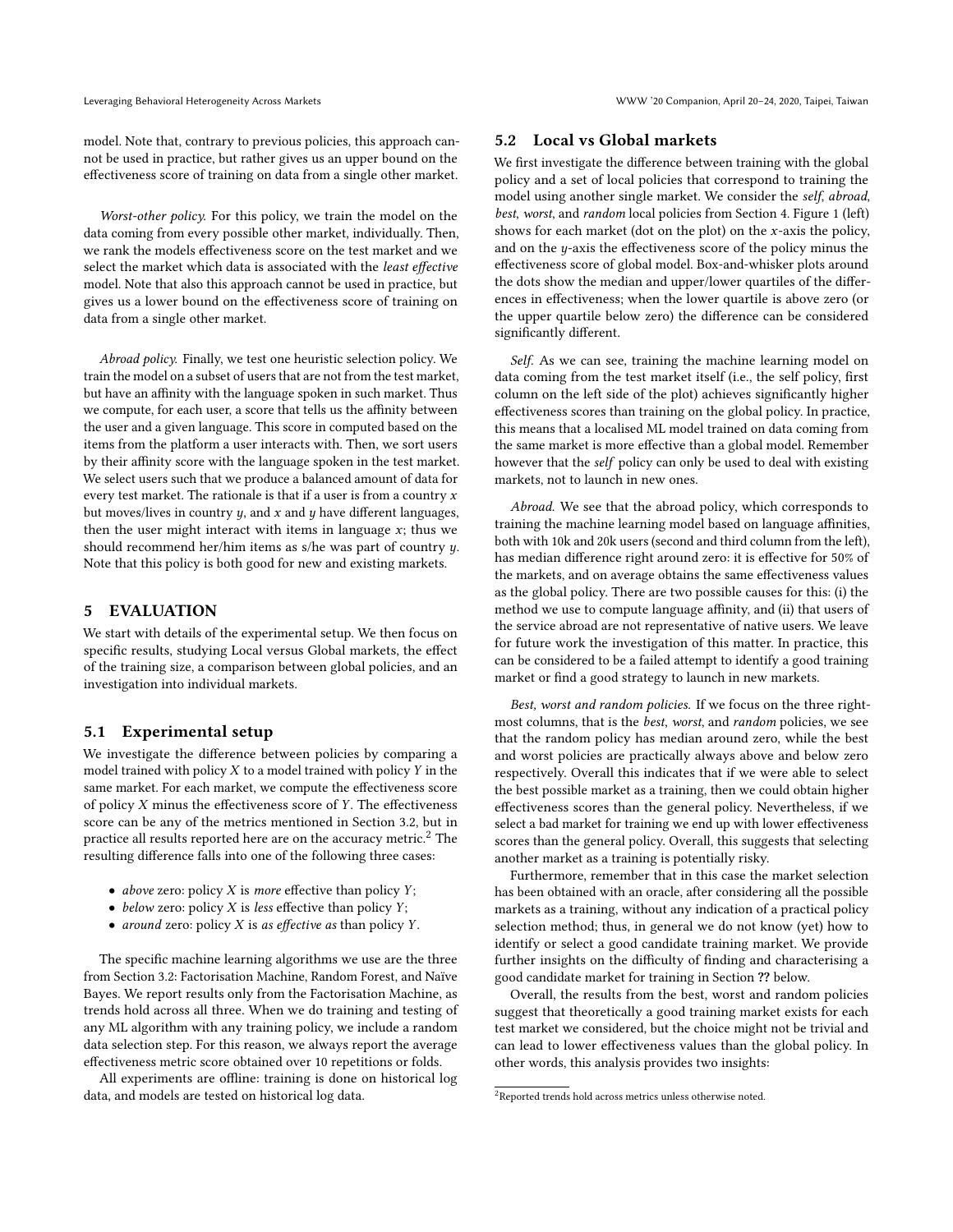<span id="page-5-0"></span>WWW '20 Companion, April 20-24, 2020, Taipei, Taiwan Roteiro, Carterette, Mehrotra & Lalmas



Figure 1: Comparison between the global model and different local training policies. The  $x$ -axis specifies a local policy. The y-axis is the difference in accuracy between that policy and the global model. The left plot shows the relative effectivess of the policies, and the right shows the stability of this result over different training set sizes.

- (i) moving from a global model to a localised version for existing markets, excluding the case of training with data from the same market (i.e., self policy) is risky; and
- (ii) when launching in a new market the safest strategy to adopt is to launch with the global policy rather than trying to identify a possibly good training market.

Conclusions. Overall, we can make the following remarks: training on data from the same market always leads to higher effectiveness values than the global policy, and training on data from another market is a potentially risky approach. We therefore suggest two winning strategies for both new and existing markets. For existing markets we should switch from a global model to a localised version, using training data from the same market (i.e., self policy). With such a strategy we increased the ML effectiveness scores for all existing markets we serve. Concerning new markets, we should launch in such markets with the global policy, and then switch to a localised version after gathering enough data to be able to implement the self policy.

## 5.3 Effect of training set size

We next investigate the effect of training set size, and specifically how much data we should have in a market before we switch from a global policy to a localised version. Figure [1](#page-5-0) (right) shows the policy on the x-axis, and on the  $y$ -axis the effectiveness score of the policy minus the effectiveness score of global model. Each dot is a test market. In this plot, we show how the policies self, best, worst, and random vary across different training data sizes. (The abroad policy has already proven to be ineffective with two different training data sizes.) We consider 1k, 5k, 10k, and 20k training instances randomly selected.<sup>[3](#page-5-1)</sup> another market we should switch a population and activation and the upper existing markets.<br>
For existing markets we should switch from a global model to a<br>
for existing markets of the upper bound. Self-model witch from a

As we can see from Figure [1](#page-5-0) (right), all the policies are stable across different training sizes, with 1k items seeming to be an outlier in that it gives unexpectedly better median effectiveness than 5k items. To confirm that it is indeed an outlier, we measure agreement in market ordering using Kendall's  $\tau$  correlation index. Specifically, we compute the  $\tau$  rank correlation between two rankings of markets by difference in effectiveness with two different

<span id="page-5-2"></span>

Figure 2: Comparison between different variants of the global policy and local policies. Labels on the  $x$ -axis indicate which local policy (self, abroad, best, worst, random) is compared to which global variant (glob, ns, nobal). The  $y$ -axis reports different in accuracy between the local model and the global variant.

<span id="page-5-3"></span>

Figure 3: Effect of the different policies on three different markets. Each bar plot represents one market selected at random. The y-axis reports the difference in accuracy between the global model and the corresponding model on the x-axis.

training set sizes. The training size of 5k obtains a higher  $\tau$  value when compared to 20k rather than 1k has with 20k. This means that

<span id="page-5-1"></span><sup>3</sup>We also did experiments for a subset of markets and policies with 30k, 40k, 50k, and 75k training instances, but results where almost indistinguishable from those with 20k.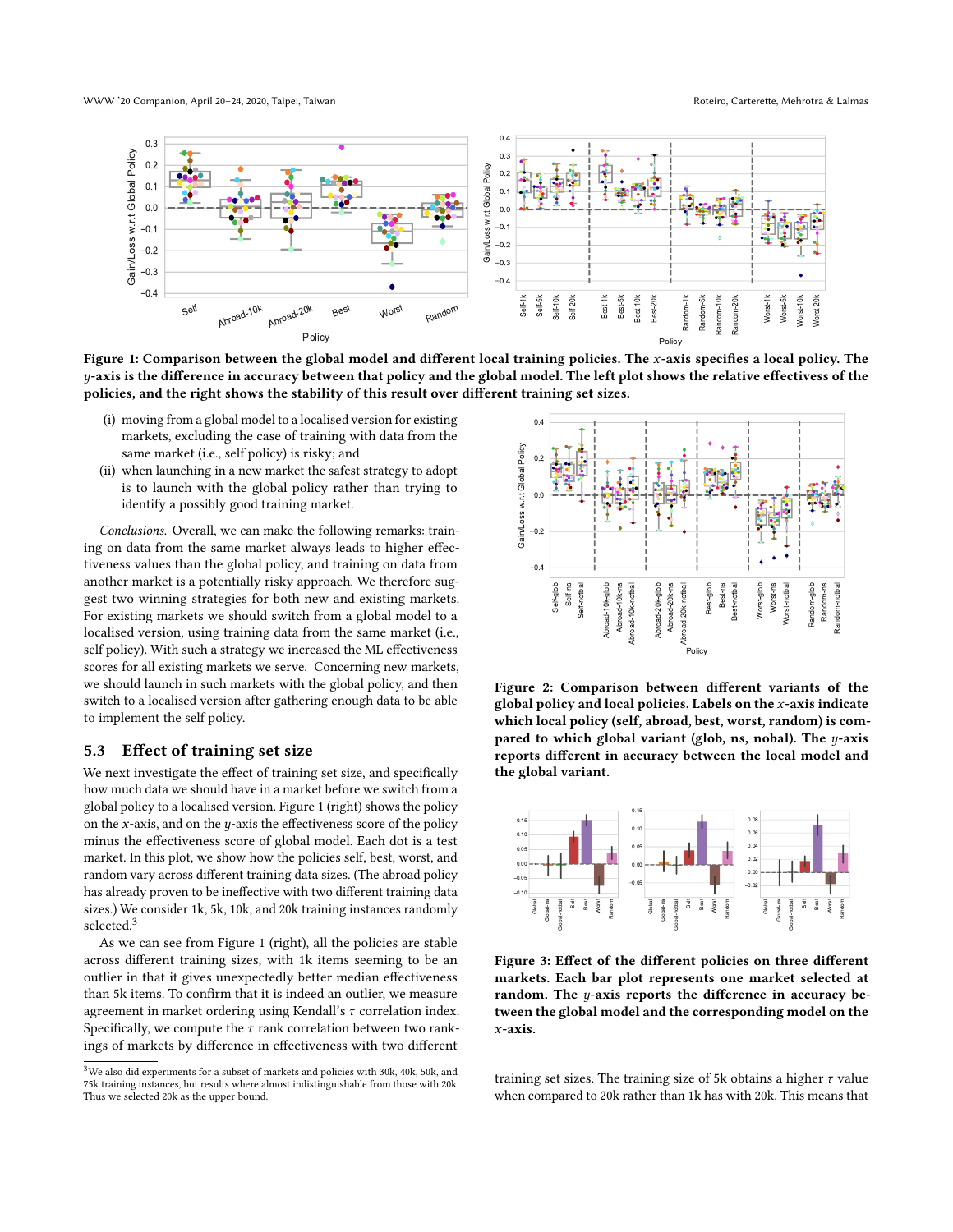<span id="page-6-0"></span>

Figure 4: Similarity between pairs of markets and their corresponding effectiveness after training. The left tables compare accuracy values to market similarities for two markets selected at random. The right plot shows the same data as a scatterplot. Note that there is effectively no correlation between accuracy and similarity.

the market ordering of 5k is more similar to the market ordering of 20k, confirming that 1k is not a reliable training size, whereas 5k is.

In practice, this is telling us that, both for new and existing markets, after gathering 5k training instances the more convenient policy to adopt to maximise ML effectiveness is to switch from a global model to a local one. Note that this result gives a sort of guideline for safely launching in a new market: we deploy first the global model, then, after 5k training instances, we switch to the self policy, increasing the recommender system effectiveness.

All previous results have been obtained by comparing any policy with the global one. In the following section, we show that this is not a limitation; all variants of the global policy act similarly.

#### 5.4 Comparison of global policies

So far we have compared the different policies (i.e., self, best, random, etc.) with the global policy. We show now that the different version of global (i.e., Global, Global-ns, and Global-notbal) behave similarly, and thus our previous remarks are sound and independent from the particular global variant we select.

Figure [2](#page-5-2) shows the behaviour of the different global policies following the same style as in Figures [1.](#page-5-0) Each panel of Figure [2](#page-5-2) shows a policy (e.g., self), and the three series within each panel representing the difference in effectiveness scores between the given policy and respectively the Global, Global-ns, and Global-notbal policies. For example, the left-most box-plot represents the effectiveness of self minus the effectiveness of global, the box-plot in the centre represents the effectiveness of self minus the effectiveness of global-ns, and finally the right most box-plot represents the effectiveness of self minus the effectiveness of global-notbal.

As we can see from the plot, overall and apart from small fluctuations, the performance of the three versions of the global policy are quite stable. The Global and Global-ns policies are almost indistinguishable, while there are some small (not statistically significant) differences between the Global and Global-notbal policies.

Overall, this shows that all our previous experiments are not dependent on the particular variant of the global policies selected.

#### 5.5 Individual market analysis

We investigate the local vs. global policy decision on a handful of specific market examples. Figure [3](#page-5-3) shows, for three representative

randomly-sampled markets, bar-plots for the effectiveness of different policies when compared to the global policy. The error bars represent the effectiveness value over training folds. As we can see, confirming our previous remarks, the effectiveness scores of the variants of the global policy are equivalent.

In all cases self-training achieves statistically significantly higher effectiveness scores than any global policy. On the other hand, in several of these cases the best training market gives significantly higher effectiveness than self-training (and in the others no significant difference). From this we conclude that the least risky policy to deploy is self-training, but there is still potential in trying to identify better training candidates in some markets.

#### 5.6 Summary

Taken together, our results strongly suggest a winning and sound strategy to deploy an effective recommender system both in new and existing markets: training models on user data from the market when at least 5,000 training instances are available, and using a globally-trained model before that. Of course, we cannot claim that this exact result generalizes to other recommender systems or domains; whether the number is 5,000, 10,000, or 20,000, the point is that it takes a relatively small number of training instances to fit a model that is good enough for deployment. Nevertheless, we see evidence that being able to identify a good training market could be even more effective than the self policy.

#### 6 FURTHER ANALYSIS

The experiments and results detailed above show that it is hard to beat training a market model based on its own users' data. But if we could identify a good training market, we would be able to further improve our training strategy for both new and existing markets. For this reason, we perform some experiments with the aim of identifying a good training market given a test market.

To do this, we investigate several methods for computing a similarity score between two markets. Given a test market, we train a model on the most similar market identified using several different approaches: the ANOVA analysis on the user factors (from Section [3.1;](#page-1-0) the ANOVA analysis on the ML factors (Section [3.2\)](#page-2-4); and various combinations of these two.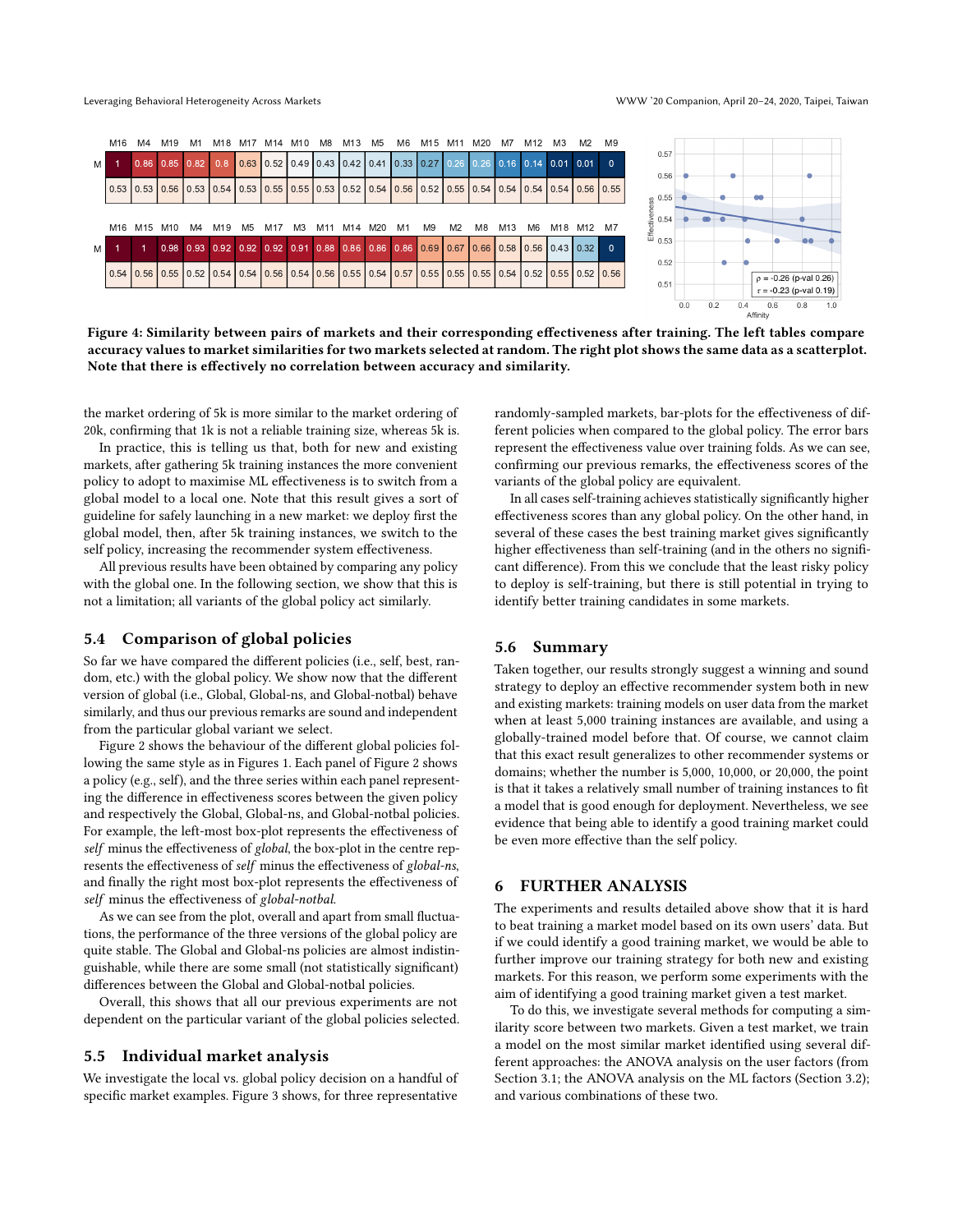The tables in Figure [4](#page-6-0) (left) show results for two test markets (randomly sampled from the set of 21). The top row of each of the two tables gives the similarity between the test market and each of the 20 candidate training markets (normalized to [0–1]). The bottom row of each table gives the effectiveness when training the model on data from the column market. Figure [4](#page-6-0) (right) shows the scatter-plot of the similarity between markets  $(x-axis)$  and the effectiveness of using that market for training  $(y\text{-axis})$ . Finding a correlation in this data would give us reason to believe that there is a way to select a good training market.

As can be seen, however, there is effectively no correlation between our market similarity scores and the resulting effectiveness: the correlations are negative but not statistically significant (see the scatter-plot in Figure [4\)](#page-6-0). This holds regardless of the method for computing similarity (among those tested). In practice this means we obtain effectiveness values in general lower, and very rarely comparable to, the ones obtained with the general policy. This, in conjunction with results above, shows that the problem of finding a good training market is not straightforward, and leave for future work an extensive comparison between market selection strategies.

# 7 CONCLUSION

Many modern recommender systems are optimised to deliver recommendations to millions of users spread across markets. The challenge is whether to deploy a single global model across all markets, or develop custom models for different markets. In this paper, we provide some answers to this, within the lens of a specific case of music recommendation across 21 different markets. To address RQ1 (whether market is an important attribute to consider when deploying machine-learned models), we presented two statistical analysis that can be used to break down user heterogeneity and allow to leverage such signals. The first statistical analysis breaks down user features and consider user heterogeneity and market effect on user interaction signals. Findings suggest that market is the main effect, and that users behave and interacts differently in different markets. The second analysis shows that while ML algorithms are mainly influenced by the particular algorithm and feature set, market has a strong impact and interacts significantly with the other factors.

For RQ2 (whether it is more convenient to train a single machine learned model globally for use in all markets, or to consider different policies for different markets), our findings show that after a relatively small number of instances (only 5,000 in our particular environment), the less risky and more effective strategy to adopt that increases the machine learning effectiveness is to train the model using data from the market in which we want to provide recommendations.

Finally, with respect to RQ3 (regarding the best policy to adopt to train a machine learned model in a new market for which we do not have any user or item features), the strategy we identified that allows to increase the machine learning effectiveness is to launch in the new market with the global model, and subsequently switch to a localised version when enough data is available—and because the amount of data needed is small, it may not take long to reach this point. Overall, we believe our findings help in the understanding and the design of a more sound end engineered deployment of multiple machine learning models for music recommendation in different markets. It is our belief that these results would generalize to other recommendation services that operate across markets when there are significant differences in user behavior by market. It is likely that this is common, in part because many services offer different catalog content depending on market and have different features or user interfaces (even if only due to localisation) that can substantially impact user behavior.

# **REFERENCES**

- <span id="page-7-0"></span>[1] Gediminas Adomavicius and Alexander Tuzhilin. [n.d.]. Context-Aware Recommender Systems. Springer US, Boston, MA, 217–253.
- <span id="page-7-1"></span>[2] Gediminas Adomavicius and Alexander Tuzhilin. 2005. Toward the next generation of recommender systems: A survey of the state-of-the-art and possible extensions. IEEE Transactions on Knowledge & Data Engineering 6 (2005), 734–749.
- <span id="page-7-11"></span>David Banks, Paul Over, and Nien-Fan Zhang. 1999. Blind men and elephants: Six approaches to TREC data. Information Retrieval 1, 1 (1999), 7–34.
- <span id="page-7-20"></span>[4] Iván Cantador, Ignacio Fernández-Tobías, Shlomo Berkovsky, and Paolo Cremonesi. 2015. Cross-domain recommender systems. In Recommender systems handbook. Springer, 919–959.
- <span id="page-7-12"></span>[5] Benjamin A. Carterette. 2012. Multiple Testing in Statistical Analysis of Systemsbased Information Retrieval Experiments. ACM TOIS 30 (2012), 4:1–4:34.
- <span id="page-7-2"></span>[6] Hung-Chen Chen and Arbee L. P. Chen. 2001. A Music Recommendation System Based on Music Data Grouping and User Interests. In Proc. CIKM (Atlanta, Georgia, USA). 231–238.
- <span id="page-7-23"></span>[7] Ali Mamdouh Elkahky, Yang Song, and Xiaodong He. 2015. A Multi-View Deep Learning Approach for Cross Domain User Modeling in Recommendation Systems. In Proc. WWW (Florence, Italy). 278–288.
- <span id="page-7-4"></span>[8] Katayoun Farrahi, Markus Schedl, Andreu Vall, David Hauger, and Marko Tkalcic. 2014. Impact of listening behavior on music recommendation. (2014).
- <span id="page-7-22"></span>[9] Ignacio Fernández-Tobías, Iván Cantador, Marius Kaminskas, and Francesco Ricci. 2011. A Generic Semantic-based Framework for Cross-domain Recommendation. In Proceedings of the 2nd International Workshop on Information Heterogeneity and Fusion in Recommender Systems (Chicago, Illinois) (HetRec '11). 25–32.
- <span id="page-7-21"></span>[10] Ignacio Fernández-Tobías, Iván Cantador, Marius Kaminskas, and Francesco Ricci. 2012. Cross-domain recommender systems: A survey of the state of the art. In Spanish conference on information retrieval. sn, 24.
- <span id="page-7-19"></span>[11] Nicola Ferro and Donna Harman. 2009. CLEF 2009: Grid at CLEF pilot track overview. In Workshop of CLEF. Springer, 552–565.
- <span id="page-7-16"></span>[12] Nicola Ferro, Yubin Kim, and Mark Sanderson. 2019. Using Collection Shards to Study Retrieval Performance Effect Sizes. ACM Trans. Inf. Syst. 37, 3, Article 30 (March 2019), 40 pages.
- <span id="page-7-15"></span>[13] Nicola Ferro and Mark Sanderson. 2017. Sub-corpora Impact on System Effectiveness. In Proc. SIGIR (Shinjuku, Tokyo, Japan). 901–904.
- <span id="page-7-17"></span>[14] Nicola Ferro and Gianmaria Silvello. 2016. A General Linear Mixed Models Approach to Study System Component Effects. In Proc. SIGIR (Pisa, Italy). 25–34.
- <span id="page-7-18"></span>[15] Nicola Ferro and Gianmaria Silvello. 2018. Toward an anatomy of IR system component performances. JASIST 69, 2 (2018), 187–200.
- <span id="page-7-5"></span>[16] Bruce Ferwerda, Andreu Vall, Marko Tkalcic, and Markus Schedl. 2016. Exploring Music Diversity Needs Across Countries. In Proc. UMAP (Halifax, Nova Scotia, Canada). 287–288.
- <span id="page-7-6"></span>[17] Andrew Gelman, John B. Carlin, Hal S. Stern, and Donald B. Rubin. 2004. Bayesian Data Analysis (2nd ed. ed.). Chapman and Hall/CRC.
- <span id="page-7-3"></span>[18] Il Im and Alexander Hars. 2007. Does a One-size Recommendation System Fit All? The Effectiveness of Collaborative Filtering Based Recommendation Systems Across Different Domains and Search Modes. ACM Trans. Inf. Syst. 26, 1 (2007).
- <span id="page-7-13"></span>[19] Gaya K. Jayasinghe, William Webber, Mark Sanderson, Lasitha S. Dharmasena, and J. Shane Culpepper. 2015. Statistical Comparisons of Non-deterministic IR Systems Using Two Dimensional Variance. IPM 51, 5 (Sept. 2015), 677–694.
- <span id="page-7-24"></span>[20] Zhongqi Lu, Erheng Zhong, Lili Zhao, Evan Wei Xiang, Weike Pan, and Qiang Yang. 2013. Selective transfer learning for cross domain recommendation. In Proc. SIAM. SIAM, 641–649.
- <span id="page-7-7"></span>[21] Peter McCullagh and James A Nelder. 1989. Generalized Linear Models, Vol. 37 of Monographs on Statistics and Applied Probability.
- <span id="page-7-9"></span>[22] Donald F Morrison. 2005. Multivariate analysis of variance. Encyclopedia of biostatistics 5 (2005).
- <span id="page-7-8"></span>[23] John Ashworth Nelder and Robert WM Wedderburn. 1972. Generalized linear models. Journal of the Royal Statistical Society 135, 3 (1972), 370–384.
- <span id="page-7-14"></span>[24] Stephen E. Robertson and Evangelos Kanoulas. 2012. On Per-topic Variance in IR Evaluation. In Proceedings of the 35th International ACM SIGIR (Portland, Oregon, USA). 891–900.
- <span id="page-7-10"></span>[25] Andrew Rutherford. 2011. ANOVA and ANCOVA: a GLM approach. John Wiley & Sons.